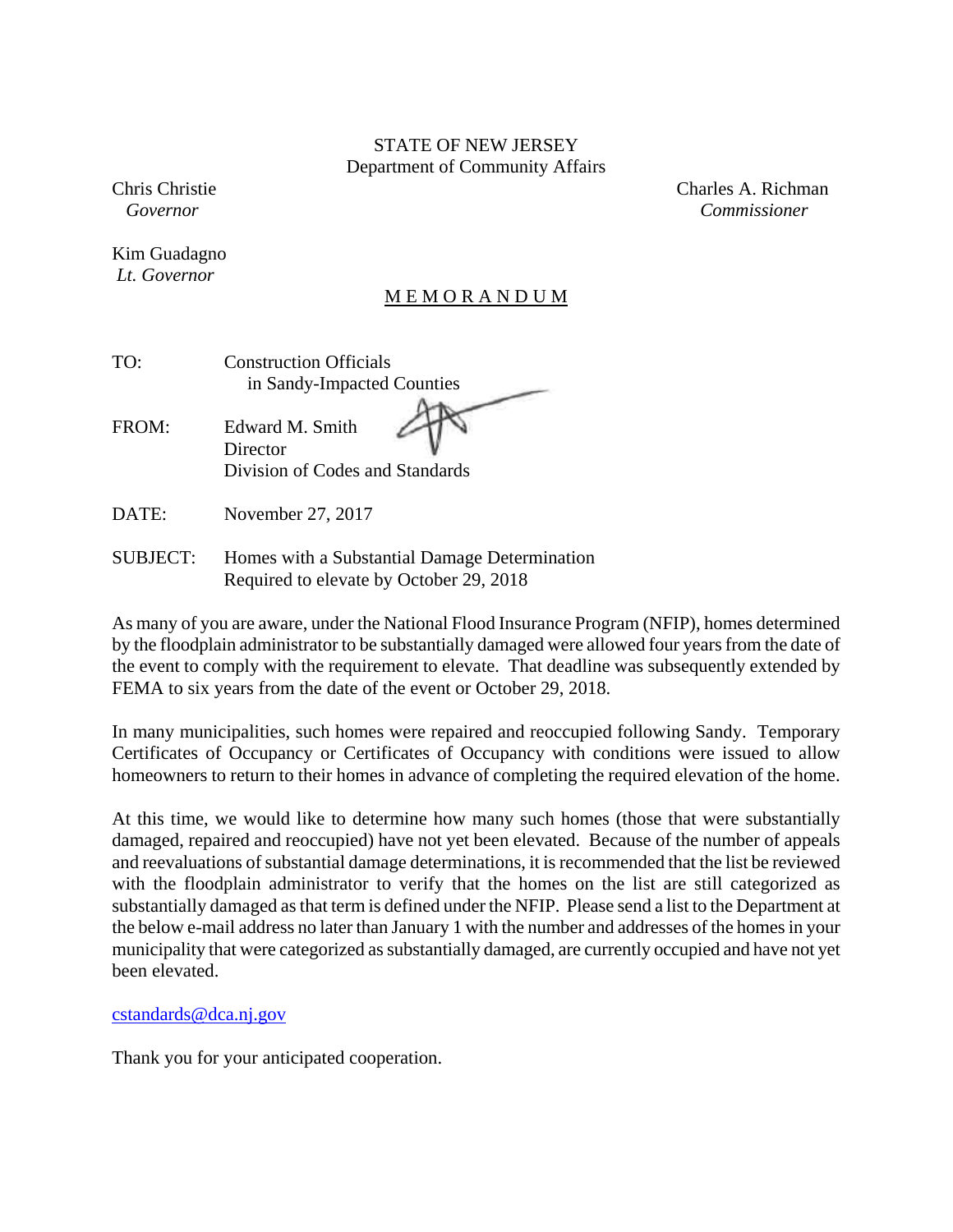# **Electrical Bonding of Corrugated Stainless Steel Tubing (CSST) UPDATE**

Section 310.1.1 of the 2009 and 2015 International Fuel Gas Code (IFGC) and Section G2411.1.1 of the 2009 and 2015 International Residential Code (IRC) require CSST gas piping to be bonded.

CSST manufacturers have recently introduced a new product that has been listed and tested that would not require additional bonding, provided the product is installed in accordance with the conditions specified in the manufacturer's installation instructions.

The question: May this product be used without a variation?

As per NJAC 5:23-3.7(a)2, Municipal approvals of alternative materials, equipment, or methods of construction, if the manufacturer has reports of engineering findings issued by nationally-recognized evaluation service programs, such as, but not limited to, the International Code Council (ICC- ES – PMG) and the National Evaluation Service, Inc., these findings shall be accepted by the appropriate subcode official as meeting the requirements of NJAC 5:23-3.7(a). The materials, equipment, or assembly shall be installed in accordance with the conditions specified in the report.

Therefore, if the product has a nationally-recognized evaluation service report, as described above, a variation would not be required.

Should you have any questions, you may contact me at (609) 984-7609.

Source: Thomas C. Pitcherello Code Assistance Unit

# **Plumbing Fixture Count**  $\frac{1}{2}$

(Reprinted with updated references from Volume 17 Number 1 Spring 2005)

Since the International Building Code (IBC) was adopted, the Department of Community Affairs has received many calls pertaining to the differences in [use] group classifications between those cited in the IBC and the National Standard Plumbing Code (NSPC).

Table 7.21.1 of the NSPC/2015 cites similar [use] group classifications as the IBC, but they are not exactly the same. So, to determine the proper plumbing fixture count, and to avoid any misinterpretation between the building and plumbing codes, it is recommended that the DESCRIPTIONS of the building use as set forth in both the building and plumbing codes be used, and NOT simply the [use] group classification.

Should you have any questions, you may contact me at (609) 984-7609.

Source: Thomas C. Pitcherello Code Assistance Unit

## **UPDATE - Flood Elevation FAQs: NJ's Emergency Flood Elevation Rule**

In the Spring 2013 Construction Code Communicator, we published an article of frequently asked questions (FAQs) provided by the Department of Environmental Projection in relation to the Flood Hazard Area Control Act. The FAQ that addressed substantially damaged homes having up to four years to elevate using increased cost of compliance (ICC) monies has been revised as the time to elevate has been extended to six years per FEMA memorandum W-15038 dated August 10, 2015. Therefore, the FAQ should now read:

- Q: If my home is determined to be substantially damaged, can I still live in it until I elevate?
- A: Homeowners may live in structures that are deemed substantially damaged for up to six years before needing to elevate if they can take temporary measures to make their homes habitable. The determination of habitability must be made by the local construction official.

The official memorandum is provided on the next page but if you'd like your own copy, please visit http://nfipiservice.com/Stakeholder/pdf/bulletin/w-15038.pdf.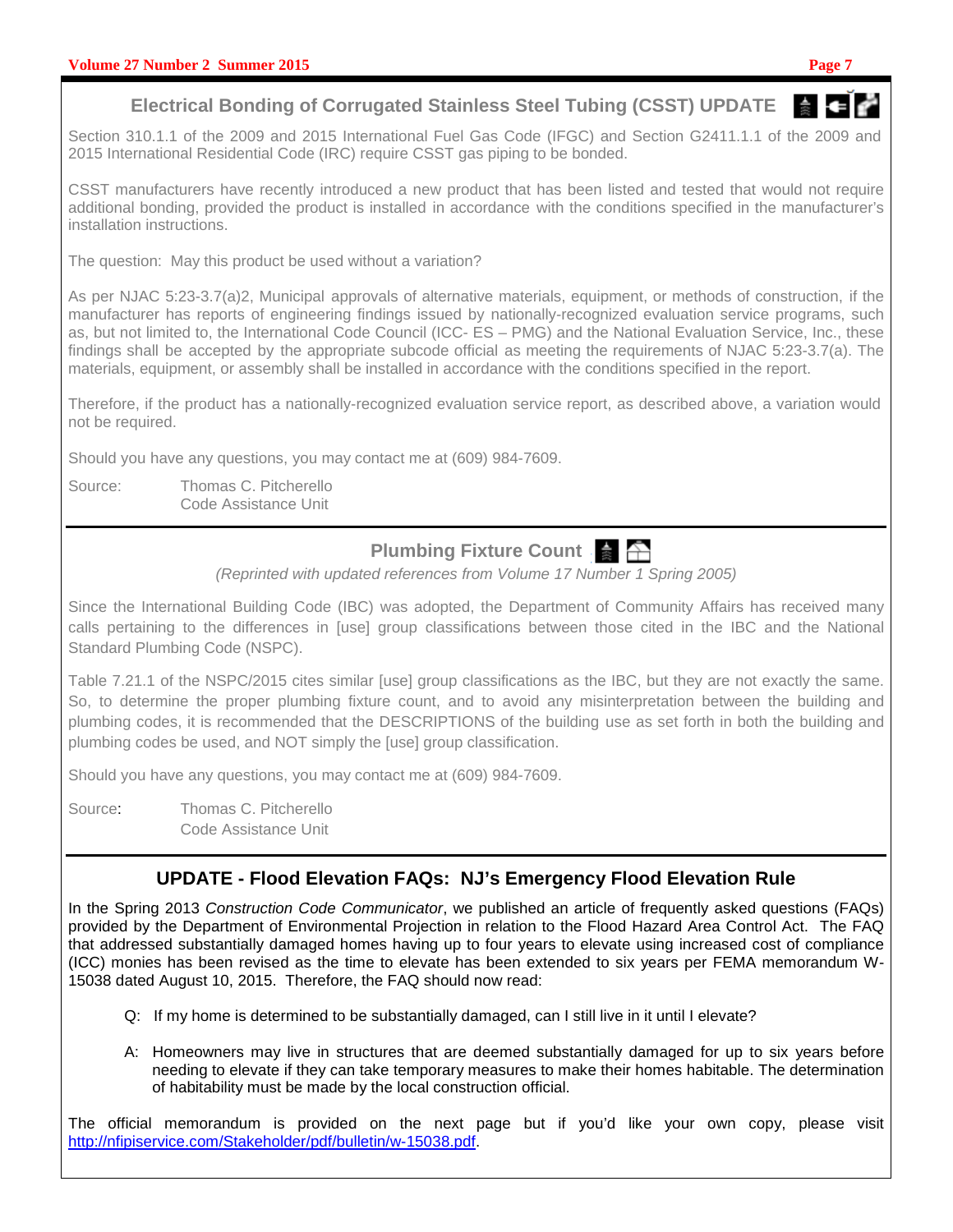

W-15038

#### August 10, 2015

| <b>MEMORANDUM FOR:</b> | Write Your Own (WYO) Company Principal Coordinators, WYO<br>Vendors, NFIP Servicing Agent, and Independent Adjusting Firms                                                                                |
|------------------------|-----------------------------------------------------------------------------------------------------------------------------------------------------------------------------------------------------------|
| FROM:                  | Roy E. Wright<br>Deputy Associate Administrator for Insurance and Mitigation                                                                                                                              |
| SUBJECT:               | <b>Extension of the Current Four-Year Time Limit for Completing</b><br>Increased Cost of Compliance Benefit Related Work to a Six-Year<br>Time Limit for All Flood Claims Occurring After January 1, 2011 |

The National Flood Insurance Program (NFIP) provides Increased Cost of Compliance (ICC) coverage to pay up to \$30,000 towards the cost of compliance with State or local floodplain management laws or ordinances (Section II1.D - Increased Cost of Compliance of the Standard Flood Insurance Policy (SFIP)). The Standard Flood Insurance Policies (SFIPs) provide two years from the date of loss for the policyholder to complete the ICC qualifying work in Section III, Coverage D.

In FEMA bulletins w-13006 and w-13024, the Associate Administrator for the Federal Insurance and Mitigation Administration exercised his waiver authority to conditionally allow for advance payments of ICC funds (up to 1/2 of the amount for the qualifying work or a maximum of \$15,000) and extended the two year time frame to complete the ICC mitigation to four years from the date of loss. In the event the required mitigation measures are not completed within four years, the remaining ICC benefit cannot be paid and any advance payment received by the policyholder must be returned.

ICC benefits may also be used as the non-Federal cost share for FEMA mitigation grant projects where the cost share is the responsibility of the NFIP policyholder. The mitigation grant process, however, may often extend beyond four-years from the date of the flood loss.

To facilitate the completion of mitigation grant-related activities without the need for additional waivers of the now four-year time frame to complete qualifying ICC work, I hereby waive the provisions of Section III.D.5.e of the SFIP Dwelling form, General Property form and the Residential Condominium Building Association Policy form and allow an additional two years to complete the approved ICC mitigation measures for all losses occurring on or after January 1, 2011. This means NFIP policyholders will now have six years to complete the approved ICC mitigation measures starting on the date of the underlying flood insurance indemnity loss if the loss occurred on or after January 1, 2011. This bulletin does not alter any applicable time frames for any loss occurring before January 1, 2011.

Extension of the Current Four-Year Time Limit for Completing Increased Cost of Compliance Benefit Related Work to a Six-Year Time Limit for All Flood Claims Occurring After **January 1, 2011** August 10, 2015

Page 2

Any conflicting and previously issued waivers and guidance are hereby amended by the issuance of this bulletin.

AUTHORITY: This waiver is made pursuant to the SFIP provisions dealing with Amendments, Waivers, and Assignments of the SFIP (VII. D of the SFIP Dwelling Form, General Property Form and VIII, D of the SFIP Residential Condominium Building Association Policy Form) and 44 C.F.R.  $§ 61.13(d).$ 

Thank you for your continued cooperation.

cc: IBHS, FIPNC, Government Technical Representative

Suggested Routing: Claims, Underwriting

| Source: | Code Assistance Unit |
|---------|----------------------|
|         | (609) 984-7609       |